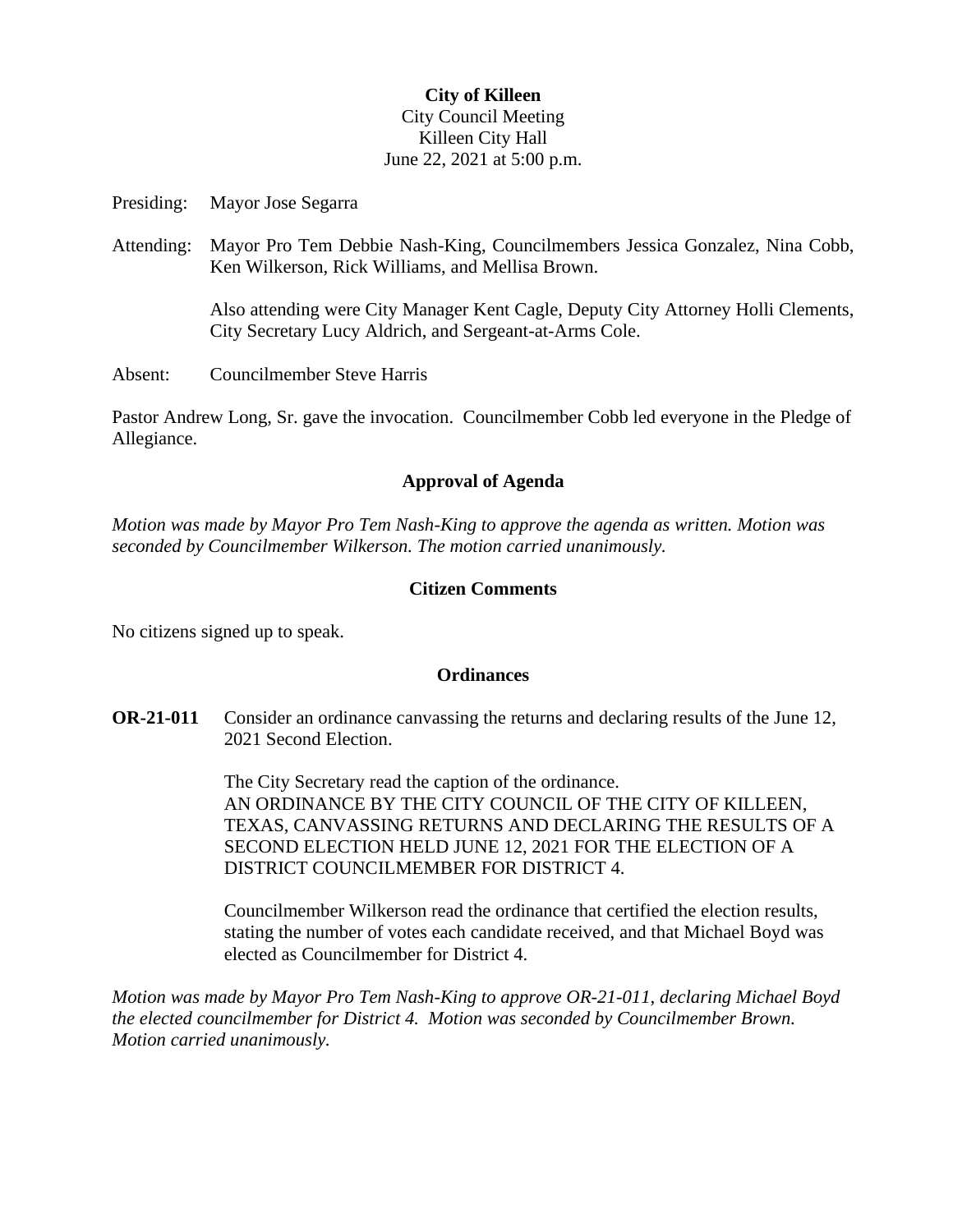Regular City Council Meeting June 22, 2021 – Page 2

#### **Oath of Office & Certificate of Election**

Judge Mark Kimball administered the Oath of Office to Michael Boyd. Mayor Segarra presented the Certificate of Election to Councilmember Boyd.

#### **Standards of Conduct**

City Manager, Kent Cagle, read the Standards of Conduct while all the councilmembers signed the Standards of Conduct.

### **Call to Order and Roll Call**

Newly appointed Councilmember Boyd was seated at the Dias. Mayor Segarra called the meeting to order at 5:14 p.m. and took roll call, noting that all councilmembers were present.

### **Consent Agenda**

- **MN-21-015** Consider Minutes of Regular City Council Meeting of June 8, 2021.
- **RS-21-081** Consider a memorandum/resolution authorizing the execution of an agreement with Bio Chem Lab, Inc for additional water quality testing for water received from the Stillhouse Surface Water Treatment Plant in the amount of \$27,245.
- **RS-21-082** Consider a memorandum/resolution accepting a Federal Aviation Administration Airport Improvement Grant for the Rehabilitate Terminal Capital Equipment System project at Killeen-Fort Hood Regional Airport.
- **RS-21-083** Consider a memorandum/resolution awarding Bid No. 21-24, Rehabilitate Terminal Capital Equipment System at Killeen-Fort Hood Regional Airport, with Lochridge-Priest, Inc. in the amount of \$3,693,871.
- **RS-21-084** Consider a memorandum/resolution approving additional funding from the Texas Department of Housing and Community Affairs to participate in the Texas Emergency Rental Assistance Program and the Texas Eviction Diversion Program.
- **RS-21-086** Consider a memorandum/resolution entering into a Settlement Agreement with the United States of America (Department of Justice) under the Americans With Disabilities Act (DJ 204-76-220).

*Motion was made by Councilmember Wilkerson to approve the consent agenda. Motion was seconded by Councilmember Williams. Motion carried unanimously.*

#### **Resolutions**

**RS-21-085** Consider a memorandum/resolution authorizing a fireworks display at the Killeen Special Events Center on July 3, 2021.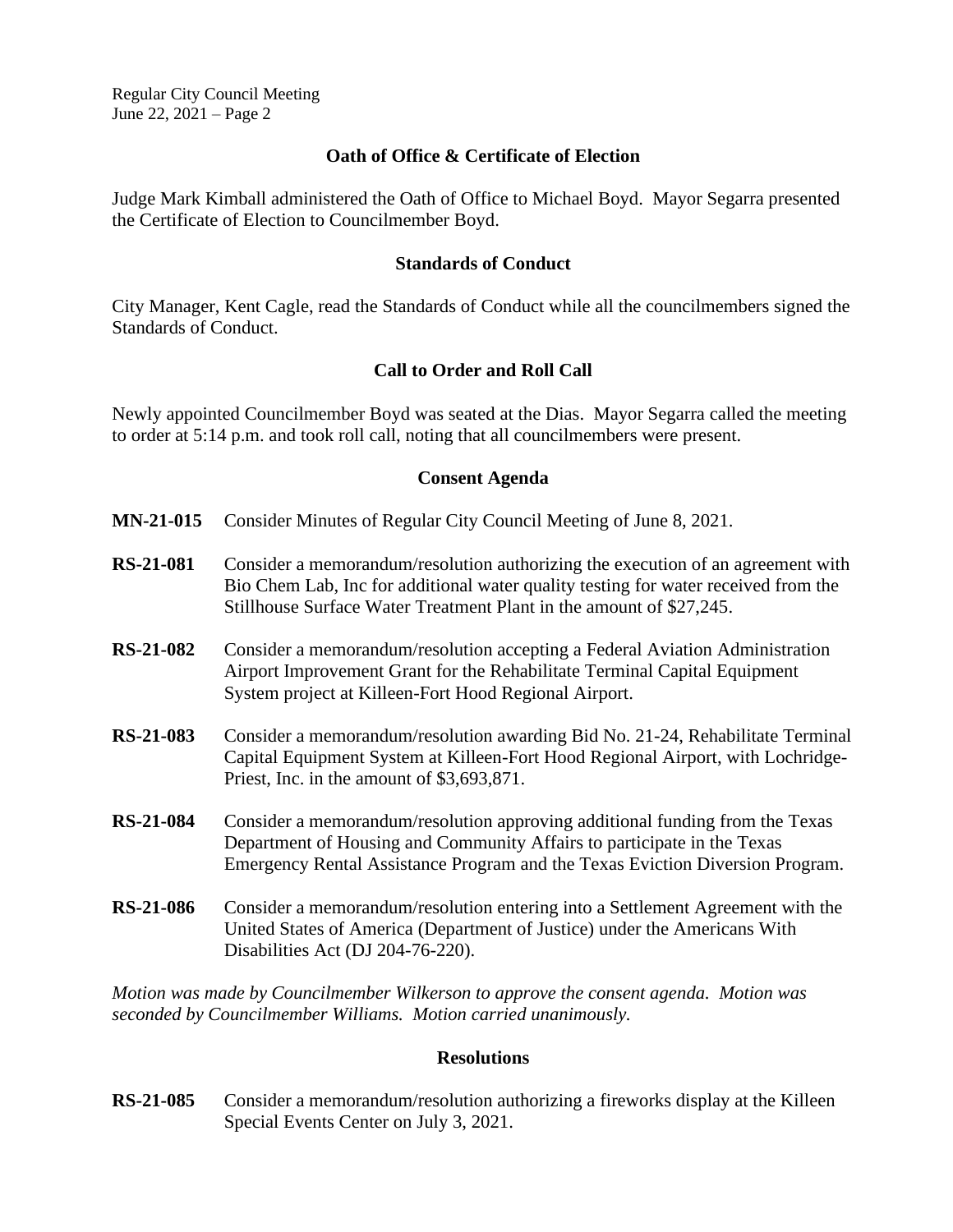**Staff Comments:** Holli Clements, Deputy City Attorney. Ms. Clements provided City Council with updated information concerning the request from Mr. Bear Jones to conduct a fireworks display on July 3, 2021 at the Killeen Special Events Center.

*Motion was made by Councilmember Brown to approve RS-21-085. Without a second, the motion died. Motion was made by Councilmember Wilkerson to disapprove RS-21-085. Motion was seconded by Mayor Pro Tem Nash-King. Motion carried 6 to 1 with Councilmember Brown in opposition. Councilmember Brown made a point of order and requested for the record to reflect that a previous point of order to allow discussion after the motion and second on the floor was denied and that councilmembers were not able to fully ask questions before the vote.* 

## **Public Hearings**

**PH-21-026 HOLD** a public hearing and consider an ordinance amending the FY 2021 Annual Budget of the City of Killeen to increase revenue and expense accounts in Aviation funds and the Community Development Block Grant (CDBG) fund.

> The City Secretary read the caption of the ordinance. AN ORDINANCE OF THE CITY COUNCIL OF THE CITY OF KILLEEN, TEXAS, AMENDING THE FY 2021 ANNUAL BUDGET OF THE CITY OF KILLEEN TO INCREASE REVENUE AND EXPENSE ACCOUNTS IN AVIATION FUNDS AND THE COMMUNITY DEVELOPMENT BLOCK GRANT (CDBG) FUND; REPEALING ALL ORDINANCES OR PARTS OF ORDINANCES IN CONFLICT WITH THIS ORDINANCE; PROVIDING A SAVINGS CLAUSE; AND ESTABLISHING AN EFFECTIVE DATE.

### **Staff Comments:** Miranda Drake, Director of Budget.

Ms. Drake presented this item to City Council at the June 15, 2021 Workshop Meeting. Ms. Drake was available for any questions. City staff recommends City Council approve the ordinance amending the FY 2021 Annual Budget.

Mayor Segarra opened the public hearing.

With no one appearing, the public hearing was closed.

*Motion was made by Councilmember Brown to approve PH-21-026. Motion was seconded by Mayor Pro Tem Nash-King. Motion carried unanimously.*

**PH-21-027 HOLD** a public hearing and consider an ordinance authorizing the 2021-2022 Annual Action Plan describing use of funds and authorizing application for and allocation of Community Development Block Grant (CDBG) and Home Investment Partnerships (HOME) program funds. **(1st of 2 Public Hearings)**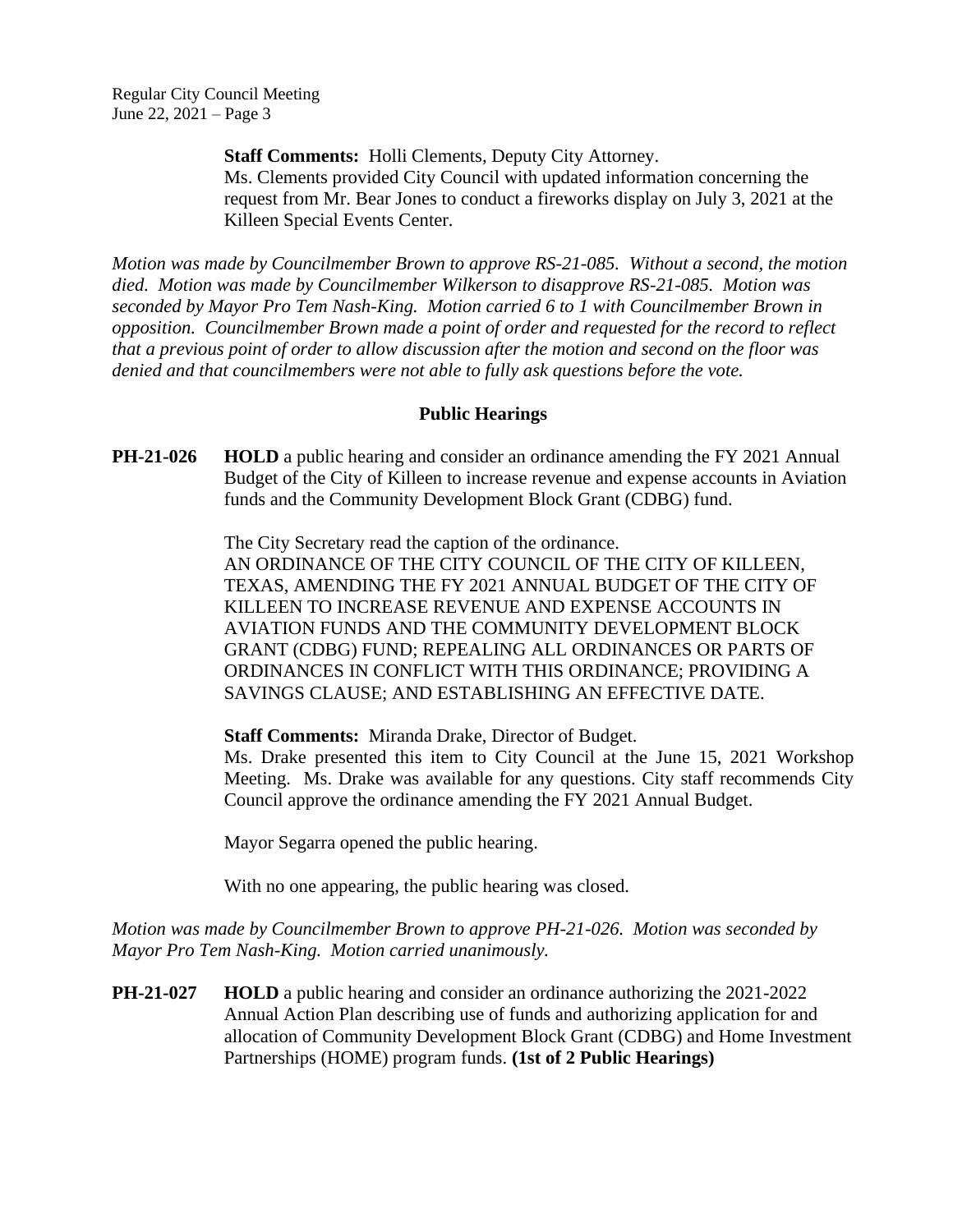The City Secretary read the caption of the ordinance. AN ORDINANCE AUTHORIZING SUBMITTAL OF THE 2021-2022 PROGRAM YEAR ANNUAL ACTION PLAN DESCRIBING THE USE OF FUNDS AND AUTHORIZING THE APPLICATION FOR AND ALLOCATION OF \$1,114,792.00 IN PY 2021-22/FISCAL YEAR 2022 COMMUNITY DEVELOPMENT BLOCK GRANT (CDBG) FUNDS AND THE USE OF PRIOR YEAR RE-PROGRAMMABLE FUNDS FOR A TOTAL EXPENDITURE OF \$1,130,386.53 OF CDBG FUNDS; AND THE APPLICATION OF \$491,222.00 IN HOME INVESTMENT PARTNERSHIP (HOME) PROGRAM FUNDS, THE USE OF PRIOR YEAR REPROGRAMMABLE FUNDS AND PY 2021-22 PROGRAM INCOME FOR A TOTAL EXPENDITURE OF \$663,771.97 OF HOME FUNDS; PROVIDING A SEVERABILITY CLAUSE; AND PROVIDING AN EFFECTIVE DATE.

**Staff Comments:** Leslie Hinkle, Executive Director of Community Development Ms. Hinkle and Community Development Advisory Committee President Mr. Adams presented this item to City Council at the June 15, 2021 Workshop Meeting. Ms. Hinkle was available for any questions. City staff recommends holding the public hearing and then following the 30-day comment period and second public hearing, staff further recommends approval of the ordinance adopting the 2021- 2022 Annual Action Plan and authorizing application for CDBG and HOME funds.

Mayor Segarra opened the public hearing.

Ms. Janell Frazier spoke in favor.

With no one else appearing, the public hearing was closed.

A second public hearing is scheduled for July 27, 2021.

**PH-21-028 HOLD** a public hearing and consider an ordinance requested by Ray Pratoff, on behalf of Yong Ballheimer **(Case #Z21-10)**, to rezone a portion of Block 1, Lot 2, La Mer Addition Phase Two, from "B-5" (Business District) to "B-C-1" (General Business and Alcohol Sales District). The property is addressed as 403 East Stan Schlueter Loop, Suite 301, Killeen, Texas.

> The City Secretary read the caption of the ordinance. AN ORDINANCE AMENDING THE ZONING ORDINANCE OF THE CITY OF KILLEEN BY CHANGING THE ZONING OF SUITE 301 OUT OF THE LA MER ADDITION PHASE TWO, BLOCK 1, LOT 2 FROM "B-5" (BUSINESS DISTRICT) TO "B-C-1" (GENERAL BUSINESS AND ALCOHOL SALES DISTRICT); PROVIDING A SAVINGS CLAUSE; PROVIDING FOR THE REPEAL OF CONFLICTING PROVISIONS; PROVIDING FOR AN EFFECTIVE DATE.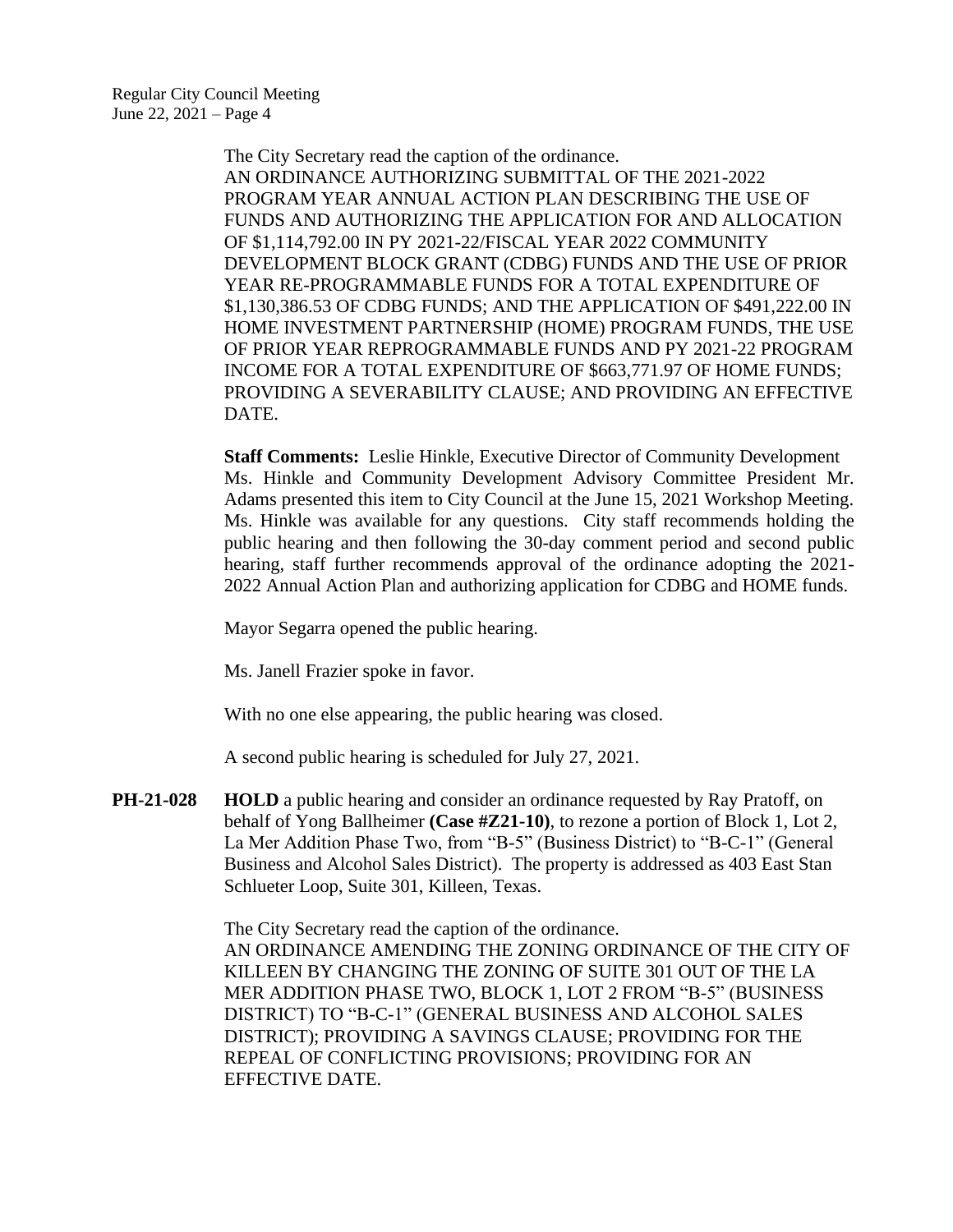**Staff Comments:** Tony McIlwain, Executive Director of Development Services. The subject property is designated as General Commercial on the Future Land Use Map (FLUM) of the Comprehensive Plan. Should this request be approved, the applicant intends to offer alcohol sales at an existing hookah bar. The requested "B-C-1" (General Business and Alcohol Sales District) zoning district allows the on-premise consumption of alcohol without a Food and Beverage Certificate, and shall follow the rules and regulations established under the Texas Alcoholic Beverage Code (TABC) and/or promulgated by the Texas Alcoholic Beverage Commission, as amended. Staff notified twenty-four (24) surrounding property owners within 400' of the property. To date, staff has received one (1) written response in opposition of the request. Staff recommends approval of the applicant's zoning request. The Planning & Zoning Commission recommended approval by a vote of 5 to 0.

Mayor Segarra invited the applicant to speak.

The applicant was not in attendance.

Mayor Segarra opened the public hearing.

Mr. Willem Henke spoke on the agenda item stating that he was not against alcohol being served at this location, but that his concern was the ongoing vibrating of his home's windows caused by the noises coming from the establishment.

With no one else appearing, the public hearing was closed.

*Motion was made by Councilmember Brown to postpone PH-21-028 until the completion of an updated commercial noise ordinance. Without a second, the motion died. Motion was made by Councilmember Wilkerson to disapprove PH-21-028. Motion was seconded by Councilmember Brown. Motion carried unanimously.*

**PH-21-029 HOLD** a public hearing and consider an ordinance requested by Mitchell & Associates Inc. on behalf of James Herring (Case #Z21-11) to rezone 55.1 acres out of the W.E. Hall Survey, A-No. 1116, from "A" (Agricultural District) to "SR-1" (Suburban Residential Single-Family Residential District). The property is generally located along the north right-of-way of Chaparral Road, between James Herring Way and East Trimmier Road, Killeen, Texas.

> The City Secretary read the caption of the ordinance. AN ORDINANCE AMENDING THE ZONING ORDINANCE OF THE CITY OF KILLEEN BY CHANGING THE ZONING OF APPROXIMATELY 55.1 ACRES OUT OF THE W.E. HALL SURVEY, ABSTRACT NO. 1116; PROVIDING A SAVINGS CLAUSE; PROVIDING FOR THE REPEAL OF CONFLICTING PROVISIONS; PROVIDING FOR AN EFFECTIVE DATE.